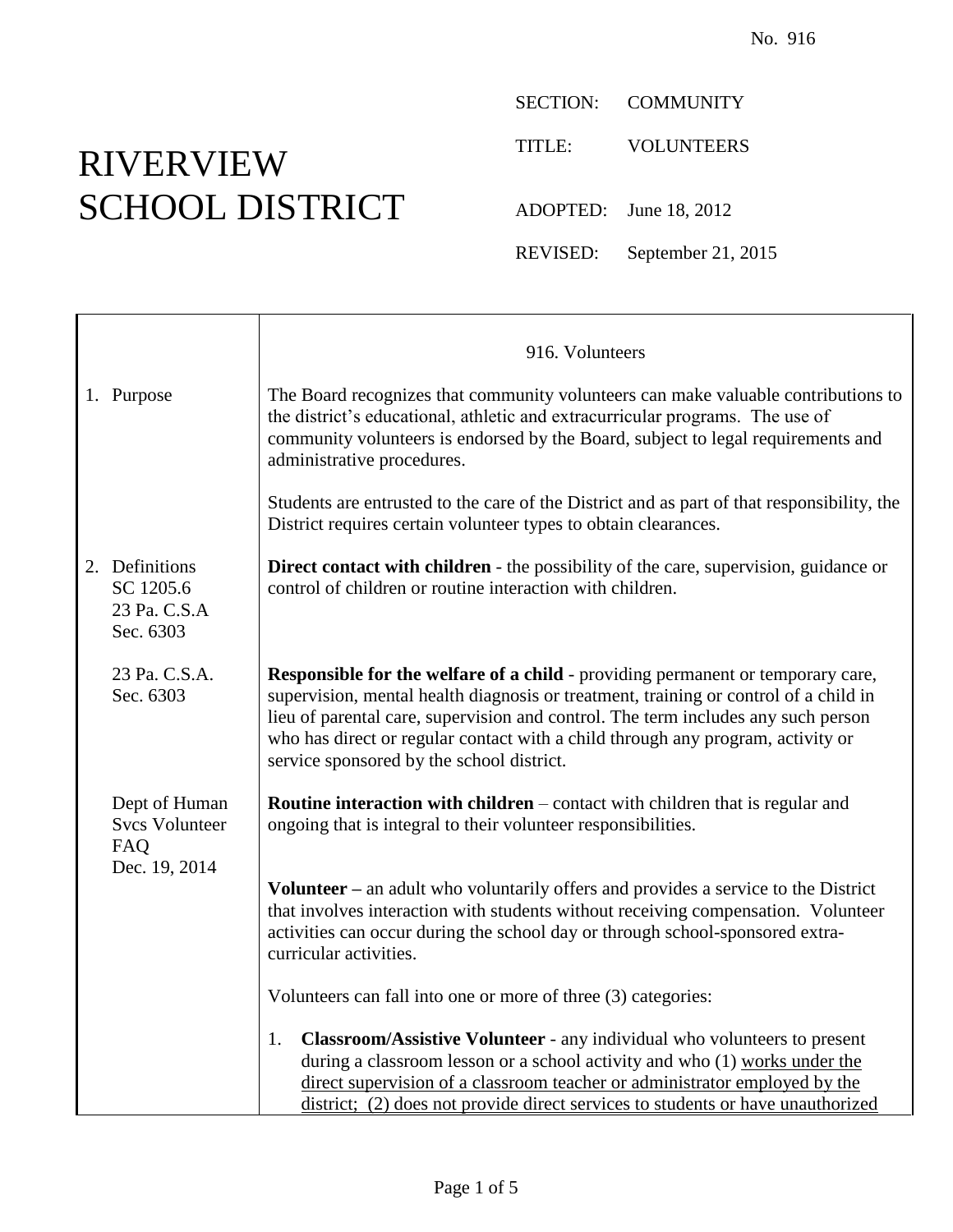|    |                                    | contact with students, and (3) does not have routine interaction with children.<br>Examples of Classroom/Assistive Volunteers include Mystery Readers, Math<br>Exploration Volunteers, individuals who assist in the planning or conducting of<br>classroom celebrations, concert/performance ushers, and individuals who help<br>manage, officiate or perform functions ancillary to an extracurricular activity.                                                                                                                                                                                                                                                                                                                                                                                                            |
|----|------------------------------------|-------------------------------------------------------------------------------------------------------------------------------------------------------------------------------------------------------------------------------------------------------------------------------------------------------------------------------------------------------------------------------------------------------------------------------------------------------------------------------------------------------------------------------------------------------------------------------------------------------------------------------------------------------------------------------------------------------------------------------------------------------------------------------------------------------------------------------|
|    |                                    | <b>Independent Volunteer</b> - a volunteer who (1) works under the general-<br>2.<br>direction and supervision of a teacher or administrator employed by the district;<br>(2) provides direct services to students or may, from time to time, have or may<br>be reasonably expected to have unsupervised contact with students; (3) may be<br>responsible for the welfare of a child; and (4) has routine interaction with<br>children. Examples of Independent Volunteers include volunteer tutors and<br>chaperones who ride a school bus with district students or who participate in a<br>field trip.                                                                                                                                                                                                                     |
|    |                                    | 3.<br><b>Volunteer Coaches/Sponsors - a volunteer who (1) works under the general</b><br>direction and supervision of a coach or student activity sponsor employed by<br>the district; (2) directly supervises or instructs students engaged in the activity<br>or may, from time to time, have or may be reasonably expected to have<br>unsupervised contact with students; (3) is responsible for the welfare of a<br>child; and (4) has routine interaction with children. Examples of volunteer<br>coaches/sponsors include individuals who volunteer to serve on the coaching<br>staff of an athletic team, volunteer athletic trainers or equipment managers,<br>choreographers, and other individuals who provide instruction to or perform<br>functions ancillary to students in the marching band or school musical. |
|    | 3. Authority                       | The Board authorizes the selection and use of parents/guardians, community<br>members, and others as volunteers to assist and supplement regular district staff.                                                                                                                                                                                                                                                                                                                                                                                                                                                                                                                                                                                                                                                              |
|    | 4. Delegation of<br>Responsibility | The building administrator or designee(s) shall assume general authority and<br>responsibility over all volunteers serving/working with the students in the building<br>or in any school-related activity for which he/she is responsible.                                                                                                                                                                                                                                                                                                                                                                                                                                                                                                                                                                                    |
|    |                                    | The Athletic Director and building Principal, as applicable, shall be responsible for<br>ensuring that all volunteer coaches/sponsors receive appropriate training to perform<br>the duties associated with his/her assignment. In addition, the Athletic Director and<br>building Principal, as applicable, will assume general authority and responsibility<br>over all volunteer coaches/sponsors.                                                                                                                                                                                                                                                                                                                                                                                                                         |
| 5. | Guidelines                         | <b>Clearance Requirement</b>                                                                                                                                                                                                                                                                                                                                                                                                                                                                                                                                                                                                                                                                                                                                                                                                  |
|    | 23 Pa. C.S.A.<br>Sec. 6344.2       | The clearances specified by this policy shall be required for all volunteers who are<br>responsible for the welfare of a child, have direct contact with children, or have<br>routine interaction with children, regardless of the number of hours or frequency of<br>the contact.                                                                                                                                                                                                                                                                                                                                                                                                                                                                                                                                            |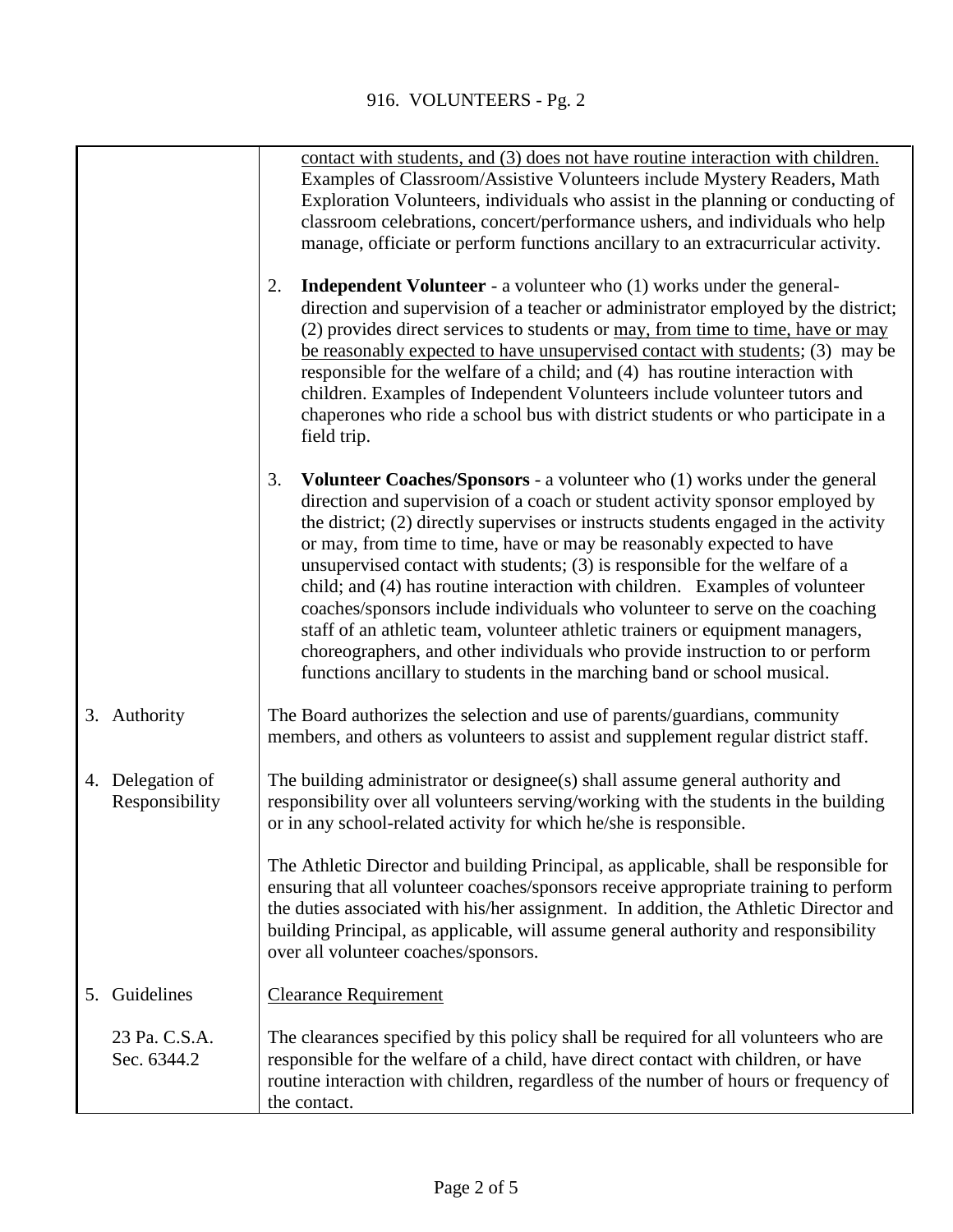|                                 | To assure the proper support for the volunteer programs of the District, the following<br>requirements shall apply:                                                                                                                                                                                                                                       |
|---------------------------------|-----------------------------------------------------------------------------------------------------------------------------------------------------------------------------------------------------------------------------------------------------------------------------------------------------------------------------------------------------------|
|                                 | Classroom/Assistive Volunteers are NOT required to have clearances, but<br>$\bullet$<br>must remain under the direct supervision of the teacher or administrator<br>at all times.<br>Independent Volunteers are required to have clearances.<br>Volunteer Coaches/Sponsors are required to have clearances.                                               |
|                                 | <b>Clearances Required for Volunteers</b>                                                                                                                                                                                                                                                                                                                 |
| 23 Pa. C.S.A.                   | PA State Criminal Record Check.<br>1.                                                                                                                                                                                                                                                                                                                     |
| Sec. 6344.2                     | PA Child Abuse History Clearance.<br>2.                                                                                                                                                                                                                                                                                                                   |
|                                 | 3.<br>Federal Criminal History Record Check (unless the applicant submits the<br>Volunteer Clearance Exception form swearing or affirming that the applicant (1)<br>has been a resident of the Commonwealth of Pennsylvania for the entirety of the<br>last ten $(10)$ years; and $(2)$ has not been arrested or convicted of a disqualifying<br>offense. |
| 23 Pa. C.S.A.<br>Sec. $6344(c)$ | No person who is required to submit clearances shall be permitted to volunteer if the<br>criminal history or child abuse reports/clearances required by this policy evidence an<br>offense which would preclude such individual from providing services under the<br>law.                                                                                 |
|                                 | Volunteers will assume all costs associated with obtaining clearances.                                                                                                                                                                                                                                                                                    |
| 23 Pa. C.S.A.<br>Sec. 6344.4    | After the first submission, clearances must be updated as required by law.                                                                                                                                                                                                                                                                                |
|                                 | All Independent Volunteers and Volunteer Coaches/Sponsors must present<br>clearances to the School District prior to volunteering.                                                                                                                                                                                                                        |
|                                 | The following clearances are required:                                                                                                                                                                                                                                                                                                                    |
|                                 | <b>Required Submissions</b>                                                                                                                                                                                                                                                                                                                               |
|                                 | Volunteers are required to submit the following documents:                                                                                                                                                                                                                                                                                                |
|                                 | If the individual has <b>NOT</b> been a continuous resident of Pennsylvania for the<br>1.<br>past ten (10) years:                                                                                                                                                                                                                                         |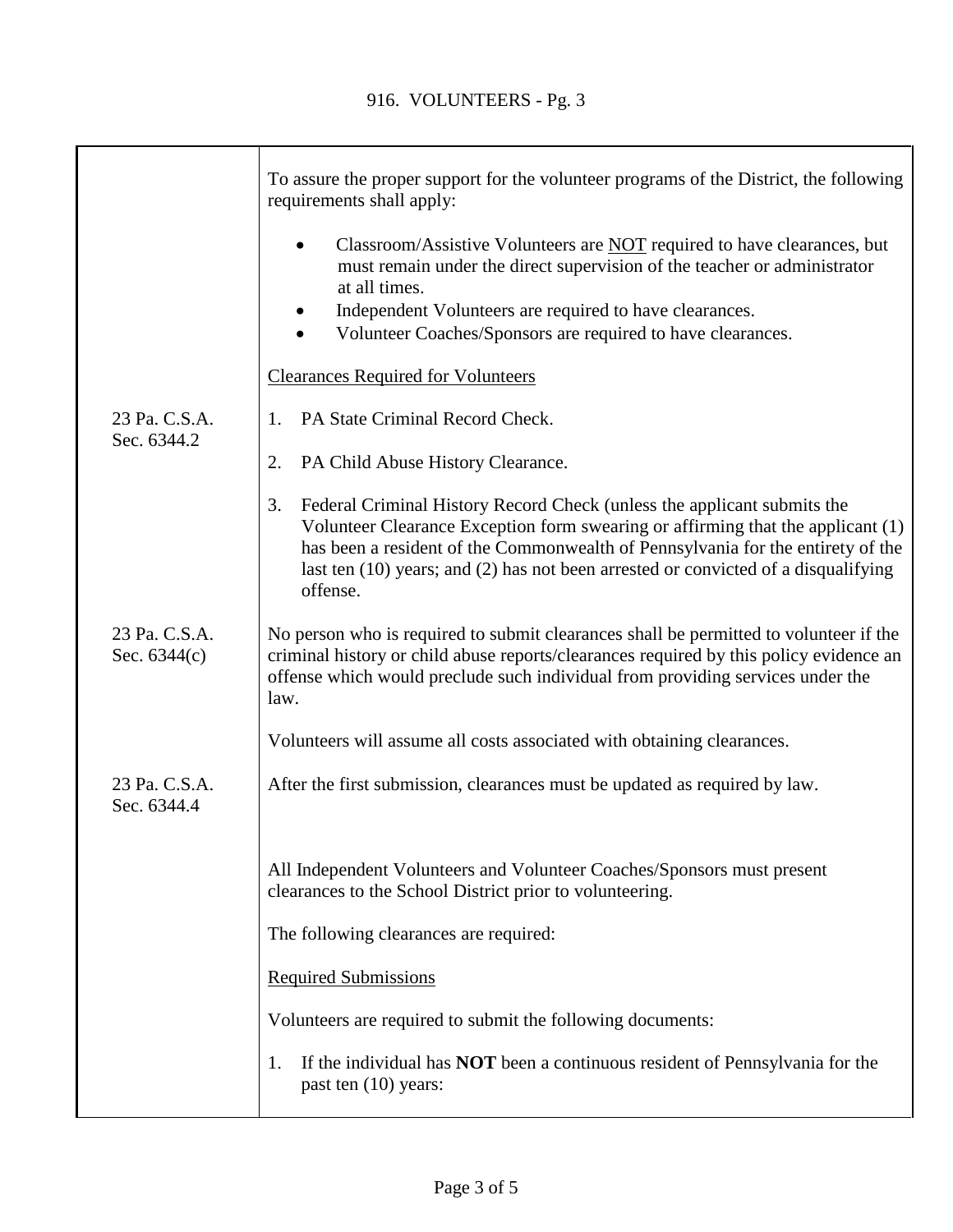## 916. VOLUNTEERS - Pg. 4

|                              | Pennsylvania State Police Clearance.<br>a.                                                                                                                                                                                                                                                                                                                                                                                   |
|------------------------------|------------------------------------------------------------------------------------------------------------------------------------------------------------------------------------------------------------------------------------------------------------------------------------------------------------------------------------------------------------------------------------------------------------------------------|
|                              | Pennsylvania Child Abuse History Clearance.<br>$\mathbf b$ .                                                                                                                                                                                                                                                                                                                                                                 |
|                              | Federal Bureau of Investigation (FBI) report.<br>$\mathbf{c}$ .                                                                                                                                                                                                                                                                                                                                                              |
|                              | Independent Volunteer Clearance Checklist & Disclosure Form (Does not<br>d.                                                                                                                                                                                                                                                                                                                                                  |
|                              | apply to Volunteer Coaches/Sponsors).                                                                                                                                                                                                                                                                                                                                                                                        |
|                              | If the individual has been a continuous resident of Pennsylvania for the past ten<br>2.<br>years:                                                                                                                                                                                                                                                                                                                            |
|                              | Pennsylvania State Police Clearance.<br>a.<br>Pennsylvania Child Abuse History Clearance.<br>$\mathbf b$ .<br>Volunteer Clearance Exception (Does not apply to Volunteer<br>$\mathbf{c}$ .                                                                                                                                                                                                                                   |
|                              | Coaches/Sponsors).<br>Independent Volunteer Clearance Checklist and Disclosure Form (Does not<br>d.<br>apply to Volunteer Coaches/Sponsors).                                                                                                                                                                                                                                                                                 |
|                              | Duty to Notify                                                                                                                                                                                                                                                                                                                                                                                                               |
| 23 Pa. C.S.A.<br>Sec. 6344.3 | If, after the date of the clearances, the volunteer is arrested or convicted of a<br>disqualifying offense, or named as a perpetrator of a founded report of child abuse,<br>the volunteer must provide written notice to the district within seventy-two (72)<br>hours of the arrest or conviction.                                                                                                                         |
| Title 28<br>Sec. 23.44       | Tuberculosis Examination:                                                                                                                                                                                                                                                                                                                                                                                                    |
|                              | Prior to board approval, all volunteer coaches/sponsors shall provide a negative TB<br>test result. The test shall be administered within the regulations of the Pa. Advisory<br>Health Board. The cost of the examination will be the responsibility of the volunteer<br>candidate.                                                                                                                                         |
|                              | <b>General Requirements</b>                                                                                                                                                                                                                                                                                                                                                                                                  |
|                              | All volunteers must utilize the established sign-in procedures at each building.                                                                                                                                                                                                                                                                                                                                             |
|                              | Volunteers shall meet any standards that may be established by federal, state or local<br>government, or by the Board or administration, from time to time. The volunteer<br>must agree to be bound by all applicable privacy laws and regulations. In addition,<br>the volunteer shall adhere to all rules and regulations and administrative guidelines<br>governing the conduct of the district's professional employees. |
|                              | No volunteer shall be permitted to access, review, disclose, or use confidential<br>student information, or participate in conversations in which confidential student<br>information is discussed. Examples of such information include, but are not limited<br>to, the following: grades or other measures of academic performance, class                                                                                  |